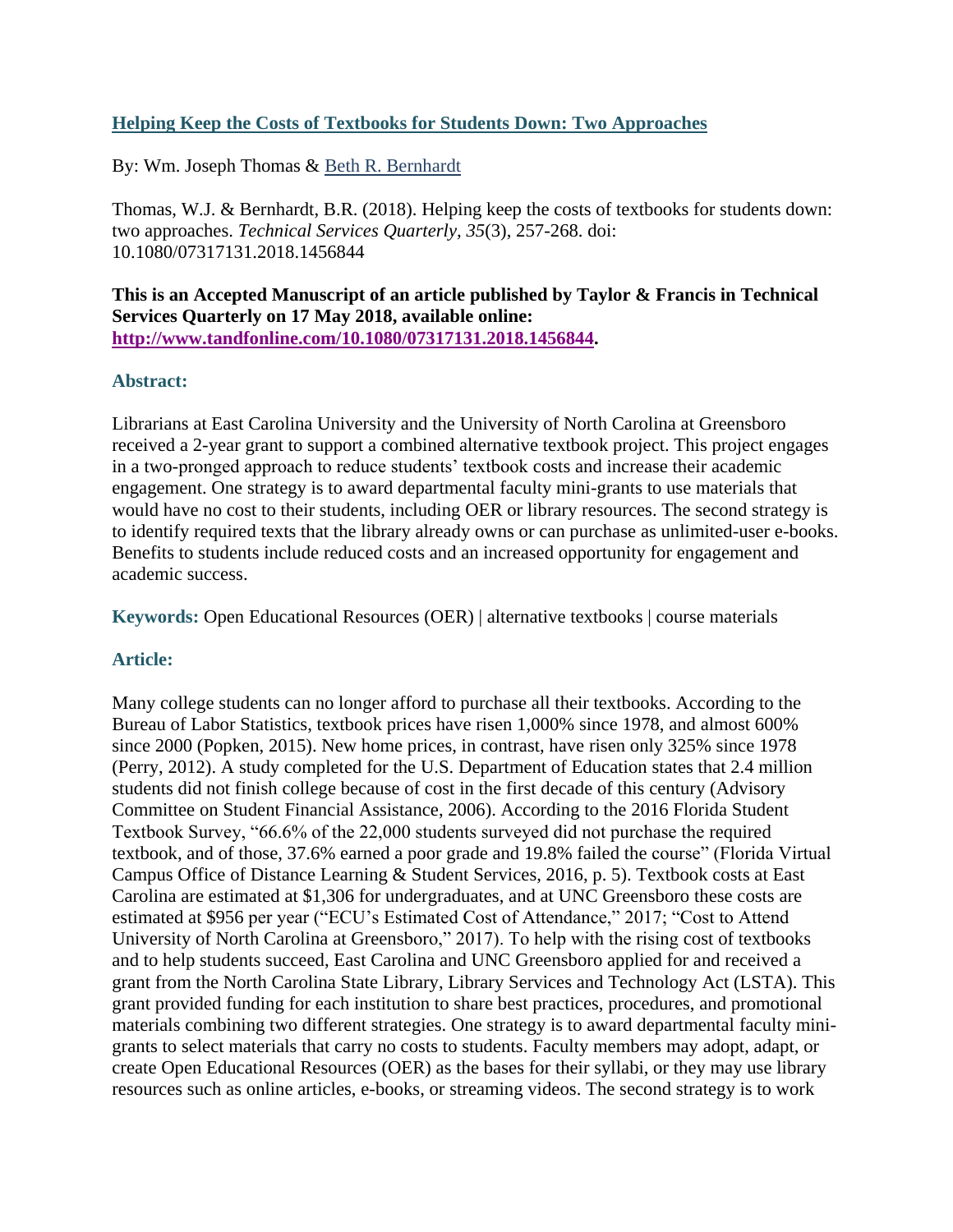with the university bookstore to identify required texts that the library already owns or can purchase as e-books for unlimited simultaneous users. Benefits to students include a reduction in the cost of attending college and an increased opportunity for engagement and academic success in their classes.

## **Literature Review**

The involvement of academic libraries in affordable course materials programs and OER creation and adoption is recent but has grown rapidly. Walz, Jensen, and Salem (2016) surveyed the members of the Association for Research Libraries and found that 46 of the 124 members (37%) provided some sort of OER program and another 12 were exploring them, including incentive programs, awareness-raising events, help creating and/or hosting content, even hiring staff dedicated to OER and alternative texts. Some of those members are nearby, including Duke University and North Carolina State University (Walz et al., 2016); see also Water on a Hot Skillet: Textbooks, Open Educational Resources, and the Role of the Library regarding NC State's decisions to create an affordable textbook program (Raschke & Shanks, 2011).

Another article providing an overview of academic library initiatives is Okamoto's (2013) Making Higher Education More Affordable, One Course Reading at a Time: Academic Libraries as Key Advocates for Open Access Textbooks and Educational Resources. Okamoto describes libraries as "a natural partner in OER initiatives" because of their advocacy for access to information and role in student learning, and groups library efforts surrounding OER as "advocacy, promotion, and discovery; evaluation, collection, preservation, and access; curation and facilitation; and funding" (Okamoto, 2013, pp. 270–271). We would suggest that these largely could fall under umbrellas of advocacy and facilitation of content.

Although library literature largely provides descriptions of what library programs are doing, there is an intriguing suggestion to make "Open and Alternative Educational Resource" (OAER) programs more sustainable by providing not only a direct incentive to faculty, but also an incentive to departments—thus helping develop ongoing institutional support (Lashley, Cummings-Sauls, Bennett, & Lindshield, 2017). The departmental incentive is created by assessing a low fee, \$10 per student per OAER course section, which returns the majority of funds to the department.

There are some institution-specific studies on the effects of adopting OER, including the following three examinations of adoption in large survey courses. Hendricks, Reinsberg, and Rieger (2017) adapted the Cost, Outcomes, Use, and Perceptions (COUP) framework (Bliss, Robinson, Hilton, & Wiley, 2013) to analyze the effects on students whose physics class used an OpenStax Physics textbook. Watson, Domizi, and Clouser (2017) adopted a mixed methods approach to study the effects on 1,299 students in non-major biology classes at the University of Georgia. Resonating somewhat with the COUP framework, student costs, use, and impressions were reported, and faculty impressions of quality, student use, and, notably, opportunities provided by the open licensing for rethinking how they organize and teach the content. Martin, Belikov, Hilton, Wiley, D., and Fischer (2017) surveyed nearly 700 students and more than 550 faculty at a large private university (Brigham Young) to discover how both groups have responded to high textbook costs and their willingness to use OER. They found that two-thirds of BYU students reported not having purchased at least one textbook because of cost concerns, and that many of these students thought this choice negatively impacted their grades (Martin et al., 2017). These figures are largely similar to those found in a statewide survey in Florida (Florida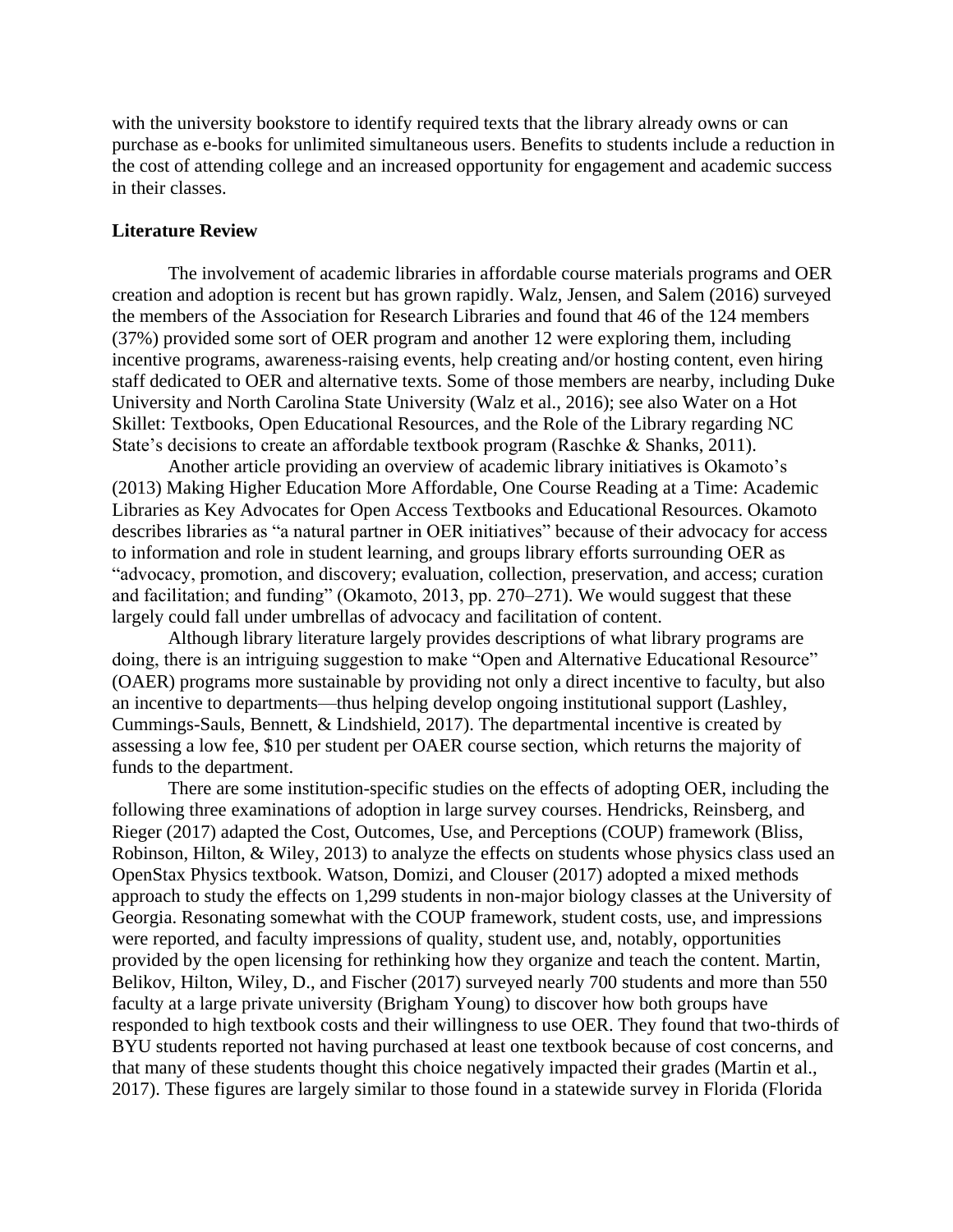Virtual Campus Office of Distance Learning & Student Services, 2016). One eye-opening finding that Martin et al. (2017) report is what students would do with monies saved if they didn't have to purchase textbooks: housing and food were the top two choices. Martin et al. (2017) also report that 90% of faculty members are willing to consider using OER provided these texts are relatively equal in quality to their existing textbooks, although a high number of faculty report not being aware of OER alternatives. This lack of awareness indicates a vacuum that librarians could play a role in filling.

There are two large-scale studies of the effects of OER on student learning outcomes. In the first, Fischer, Hilton, Robinson, and Wiley (2015) examined student learning outcomes and engagement across some 16,000 students from 10 different colleges. Specifically, they found that, in "three key measures of student success—course completion, final grade of C- or higher, course grade— students whose faculty chose OER generally performed as well or better than students whose faculty assigned commercial textbooks" (Fischer et al., 2015, p. 168). There was a more significant effect on students' enrollment—students from OER sections enrolled in a higher number of classes the following semester, a finding which should interest college administrators interested in shortening time to degree and completion rates. More recently, Croteau (2017) examined student final grades, exam grades, D/fail/withdraw rates, and other learning outcomes for more than 3,800 students from 27 courses across 14 institutions participating in the state-wide initiative, Affordable Learning Georgia. The data match findings from other studies: there is no loss of learning when professors adopt OER.

A variety of other studies have been conducted on faculty perceptions of OER, including Allen and Seaman (2014) and Belikov and Bodily (2016). Allen and Seaman reported that faculty are largely unaware of OER and that the most significant barrier to adoption remains their "perception of the time and effort required to find and evaluate it" (Allen & Seaman, 2014, p. 2). Belikov and Bodily (2016) analyzed the free-text responses of 218 faculty members and coded them into 10 groups. These groups included one neutral response "Need more information" (by far the most common category), five barriers, and four incentives. The five barriers were lack of discoverability, confusing OER with digital resources, not applicable for faculty, lack of time to evaluate resources, and a perception of lack of OER quality. The benefits were general positive perceptions, cost benefit for students, equal to traditional resources, and pedagogical benefits. These barriers and benefits match what the evaluator has heard and read in other contexts. By far the biggest barrier to adoption remains lack of "awareness and understanding of OER" thus spurring a significant "need for institutional support for OER evaluation and adoption" (Belikov & Bodily, 2016, p. 243).

Lastly, a review of research on OER has been conducted (Hilton, 2016). Hilton identified 16 total studies that reported on the effects of adopting OER on student learning and/or student and faculty members' perceptions of OER. In his review, Hilton describes the strengths and limitations of each study and reports general findings. Those findings include parity of perception between OER and traditional commercial textbooks, and approximately equivalent student learning outcomes. However, as he notes, the research designs of these studies were "insufficient to claim causality" (Hilton, 2016, p. 587) for a variety of reasons, including controls for student populations and sometimes for changes in instructional methodology. Regardless of causality, Hilton raises a very important question: If the student learning is roughly equivalent, what is the purpose of spending \$1,000 on textbooks?

The literature provides a portrait of alternative textbook programs at universities and in some cases entire states. Multiple studies have shown there is no decrease in student learning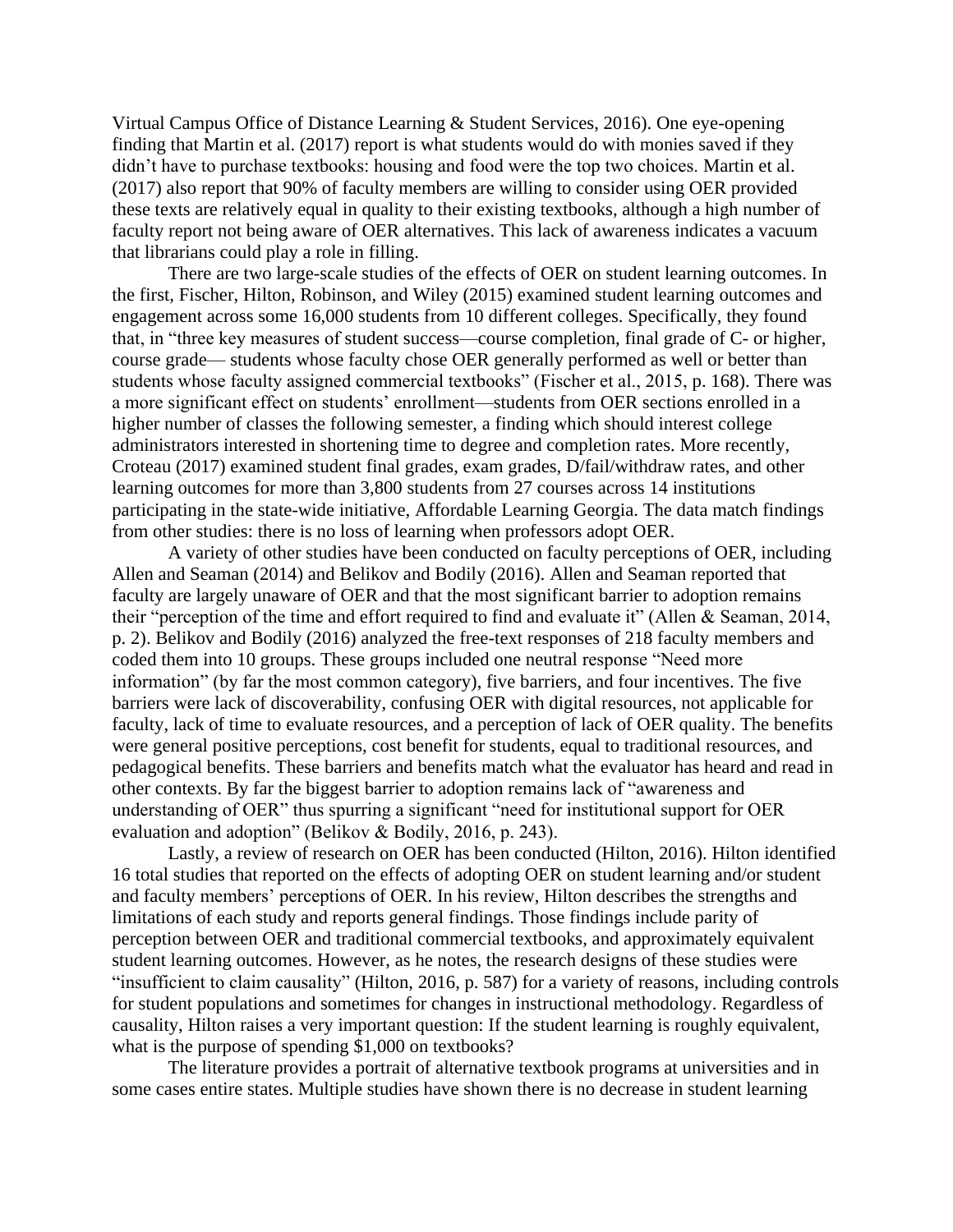outcomes, and some studies have suggested that use of alternative materials might increase student course loads with the potential to shorten time to degree. One of the biggest challenges facing alternative textbook programs is lack of faculty awareness, although awareness does seem to be increasing. Even for those faculty who are aware of OER and alternative texts, overcoming their lack of time; potential difficulty locating, adopting and adapting; or creating their own materials; remains difficult. In an attempt to address some of these issues and learn from each other as we go, librarians at East Carolina and the University of North Carolina at Greensboro decided to join together their pilot open and alternative textbook projects.

### **Pilot projects**

#### Course-adopted etextbooks (CATs)

For the spring semester of 2015, East Carolina's Assistant Director for Acquisitions and Collection Management spearheaded a pilot program to acquire CATs to provide an electronic copy of required materials at no direct cost to the students (Carr, Cardin, & Shouse, 2016). This pilot began after the authors recognized how libraries have "traditionally done little or nothing" to provide students with materials that are required for courses, so they decided to focus on selecting, acquiring, and promoting 73 multiuser e-book versions of scholarly monographs that had been assigned as required course readings (Carr et al., 2016, p. 1).

The librarians had communicated with the university bookstore to obtain the list, searched for holdings and titles available to purchase, and then contacted professors to assure their interest and willingness to notify students. The bookstore did continue to stock print copies for the students who prefer that format. Upon hearing back from the faculty members that they were interested in participating, library staff acquired the e-books from our primary vendor (YBP), cataloged them, and made them accessible not only via our normal discovery and e-book portals, but also listed them on a LibGuide set up to showcase all the available CATs.

A follow-up survey of students indicated satisfaction with the online access and encouragement for the library to continue providing CATs. The high potential for student cost savings and relatively high online usage of the materials also convinced librarians to continue this project. The success of this initial semester led to the decision to continue the program for the 2015–2016 academic year.

#### Mini-grants for alternative textbooks

Also beginning in the spring semester of 2015, UNCG conducted a pilot project on OER with its faculty, awarding 10 mini-grants of \$1,000 each to faculty members with funding from the Office of the Provost and from the library. Two workshops were held to inform faculty about the high cost of textbooks, the availability and descriptions of OERs and library resources, as well as other resources on campus, such as technology support, available to them. Faculty who attended the workshops were invited to apply for a mini-grant. After a competitive application process (22 applications), 10 faculty received the awards in recognition of the time it takes to convert their syllabi so that they could adopt, adapt, or create OERs. The use of librarysubscribed resources was also permitted as a substitute for students purchasing a textbook. Faculty received their mini-grants in May, 2015, and used the summer to change their courses. UNCG library staff met with each recipient before classes in the fall started to get faculty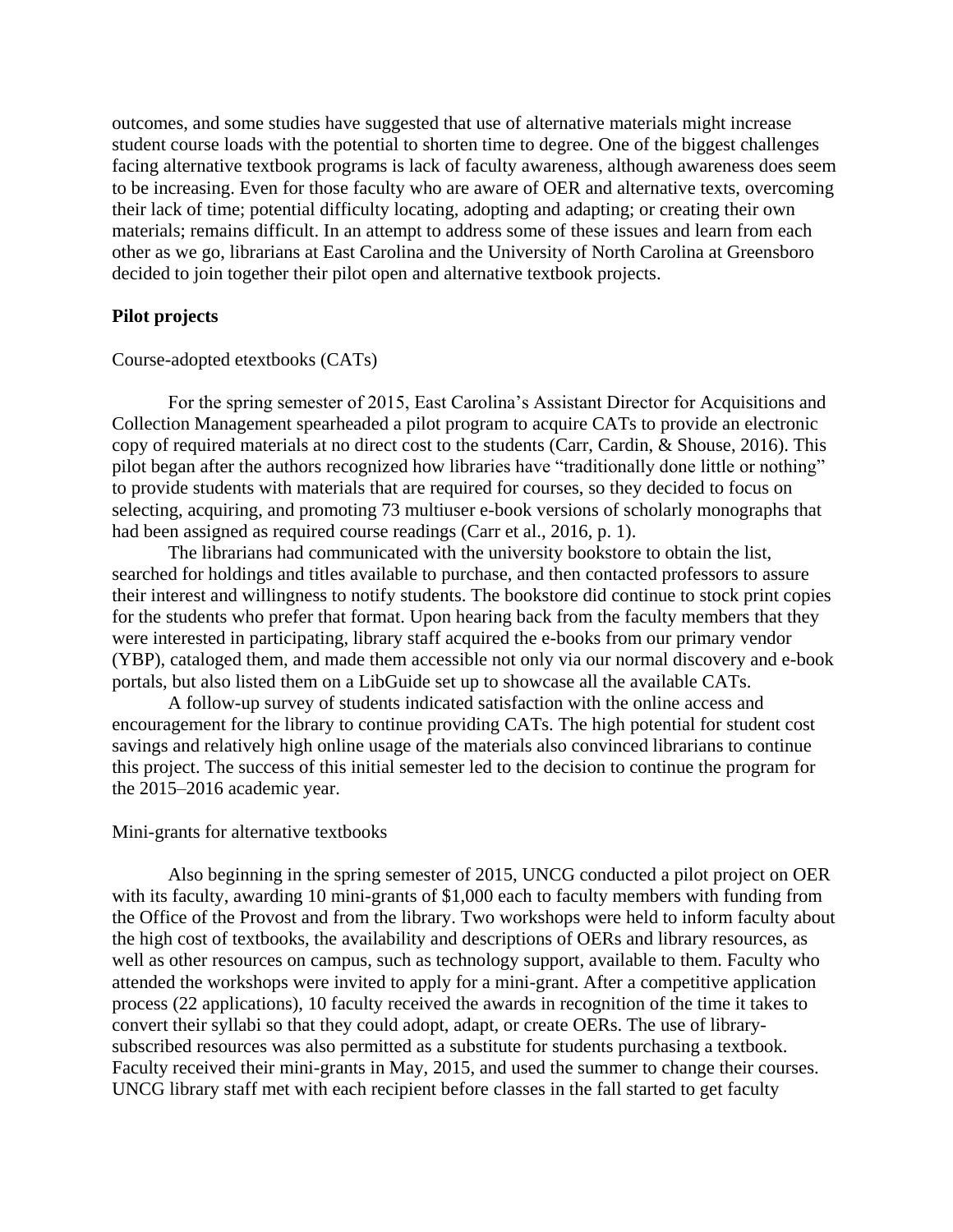feedback and provide support when needed. Faculty expressed their enthusiasm for the project and its benefits for their students, and for the students' increased potential for engagement in the classroom. Dr. Heather Helms, Associate Professor in the department of Human Development and Family Studies at UNC Greensboro said, "When I told my class there would be no required textbook they all clapped and cheered." The pilot saw the total potential savings for all students enrolled in these classes of \$150,120 which represents a return on investment of more than \$140,000.00 for fall, 2015, alone. Most faculty who received the mini-grants continue to use alternative textbooks in their courses for the ongoing semesters. As of the fall semester of 2017, the faculty who continued teaching their courses without a textbook have potentially saved students around \$655,000. At the end of the first semester, a survey was conducted with the students in the courses affected. Survey comments were mostly positive, for example, "I believe that this method of teaching is great, and I have learned just as much as I would using a textbook."

After discussing the programs each campus offered, the authors became interested in a joint project. Why not run both programs on both campuses? We could learn from each other, sharing the best practices, processes, and promotional materials.

#### **Learning from each other: the combined alternative textbook programs**

After agreeing to conduct a joint project, the authors considered potential funding sources and decided to apply for a 2-year grant from the North Carolina State Library's LSTA Literacy and Lifelong Learning project program. The grant was awarded from July, 2016, through June, 2018. The total amount of the project, including the award and matching funds, was \$184,332.

With funding in place, both schools started with the first steps of identifying CATs for fall of 2016. ECU shared with UNCG templates for tracking the etextbooks from the original bookstore list through the data cleaning and searching stages to the final list of owned and purchased books, along with information about the professors, course sections, number of enrolled students, and cost of new books at the bookstore. ECU also shared practices for constructing a libguide so students could see what was available.

In this program, the librarians received a list of required textbooks from the university bookstore, removed all non-book items and all duplicates, searched our e-book portal to determine whether we already owned them, and we searched our preferred vendor portal (GOBI) to determine whether we could buy an e-book with unlimited simultaneous users. We tried to confirm which courses are online-only and which ones offer general education credit by checking the course prefixes. We then ordered as many e-books as possible within the total amount allotted while providing support to diverse subject areas and preferring online and gened classes. Professors of all supported classes are notified about both the already owned e-books and the newly purchased e-books, so they can let students know these texts can be accessed through the library's website.

This way, each library acquired e-books for use by its students so that they can use the library's copy rather than buy the book. (The student is always free to choose to buy a print copy of the book, however.) The library already partners with the university bookstore to receive lists of required textbooks; we shared with the bookstore which e-books we already own and which ones we intend to purchase. The bookstore does stock print copies of required texts, but carries a reduced inventory for CAT books. The process of identifying and purchasing etextbooks has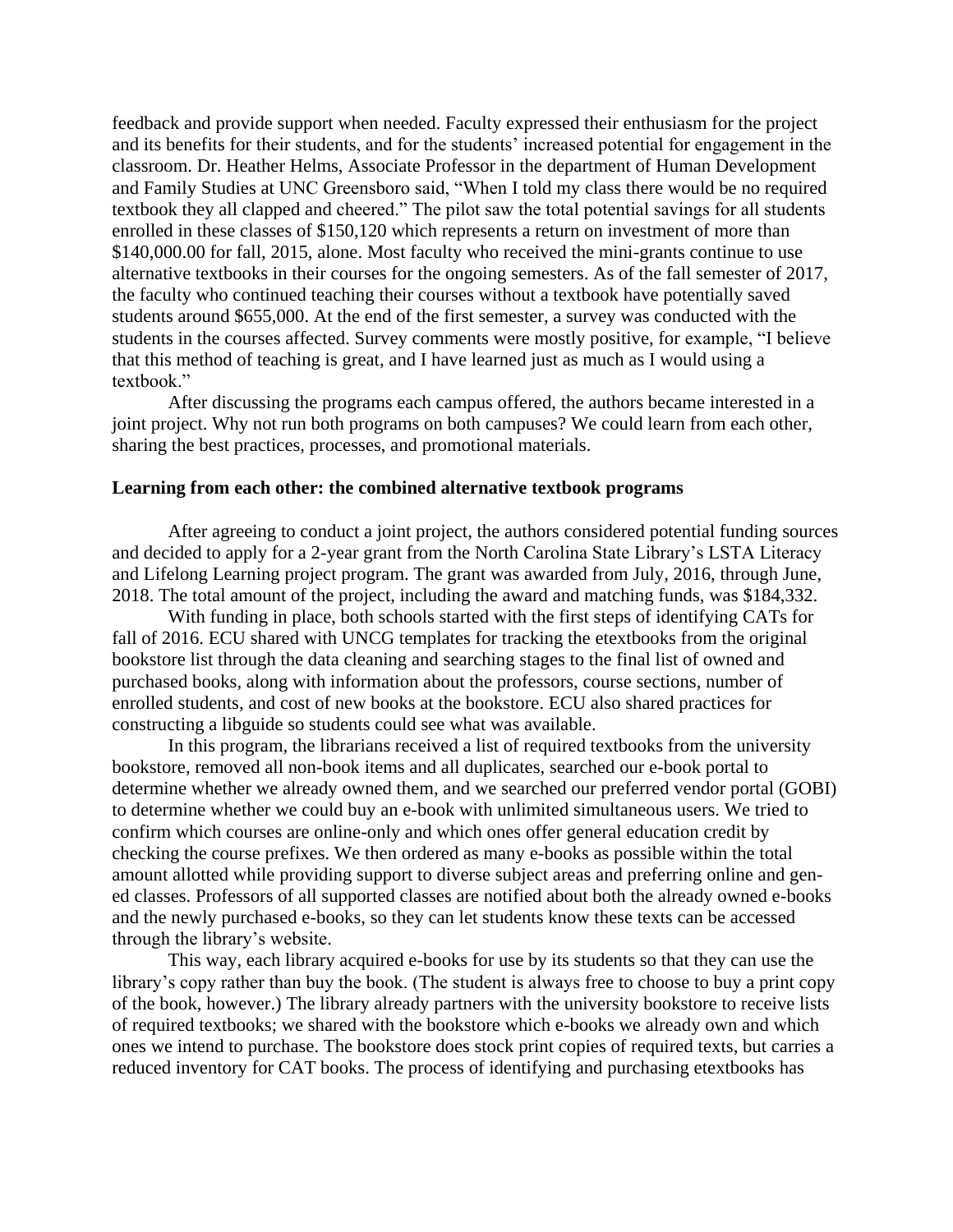continued for the spring 2017 and fall 2017 semesters. Table 1, Activities for the course-adopted etextbooks (CATs), summarizes the steps related to the CAT program.

In the spring of 2017 both schools started their mini-grant programs. UNCG provided ECU with powerpoint files, workshop structure, and an application template. Each school conducted two 1-hour workshops that provided faculty with information about textbook costs, student debt, and how they could help lower the cost for their students. Included in the workshop were testimonials from faculty who had won mini-grant awards in the past. After the workshops, a call for proposals was sent out through email and campus newsletters.

Faculty interested in the mini-grants filled out an application answering the following questions: number of students in the course, current textbook titles and costs, how many sections they taught and average number of students per section, how often the course is taught, goals and outcomes, what library support the faculty might need, any challenges, plan to change the course, and a plan for assessment. Applications for the mini-grants were judged by committees at each school. The committees consisted of librarians and departmental faculty. Award winners were notified that they had received the mini-grant by the end of the spring 2017 semester. Liaison librarians were paired with award winners, and they corresponded and met over the summer as the professors reviewed materials and changed their courses. Table 2, Activities for the minigrants, summarizes the steps each school followed with this portion of the program.

Table 1. Activities for the course-adopted etextbooks (CATs).

- Contact bookstore to receive the required textbook list
- Remove non-book items and clean up list
- · Identify unlimited-user e-books the library already owns
- Order e-books that are available without restrictions
- . Email faculty the URL of the e-books either identified or purchased
- . Add to catalog, discovery system, and designated LibGuide/webpage prior to the semester starting

Table 2. Activities for the mini-grants.

- Advertise workshops for faculty early in the spring semester
- . Hold workshops in mid-spring semester
- Applications due by mid-March
- Awards granted by mid-April
- . Faculty work over the summer on their courses
- Faculty implement their courses in the fall
- Conduct survey early November

#### Impacts

Impacts of the Combined Alternative Textbook program can be somewhat difficult to measure. There are, however, solid quantitative and qualitative data supporting these initiatives. These include cost savings, student achievement, survey results, and direct feedback from students and faculty.

Among the most compelling are the cost savings. For the CAT program, the totals are significant. Together, the two libraries spent \$23,842 on e-book purchases during the 2016–2017 fiscal year. If all enrolled students had purchased the books new from their respective bookstores, they would have expended \$924,769. The real cost savings cannot be known, because not all students purchase the textbook, and students could purchase them used or from other sources. However, an ROI of approximately \$38.79 for each \$1 spent is important for libraries to recognize.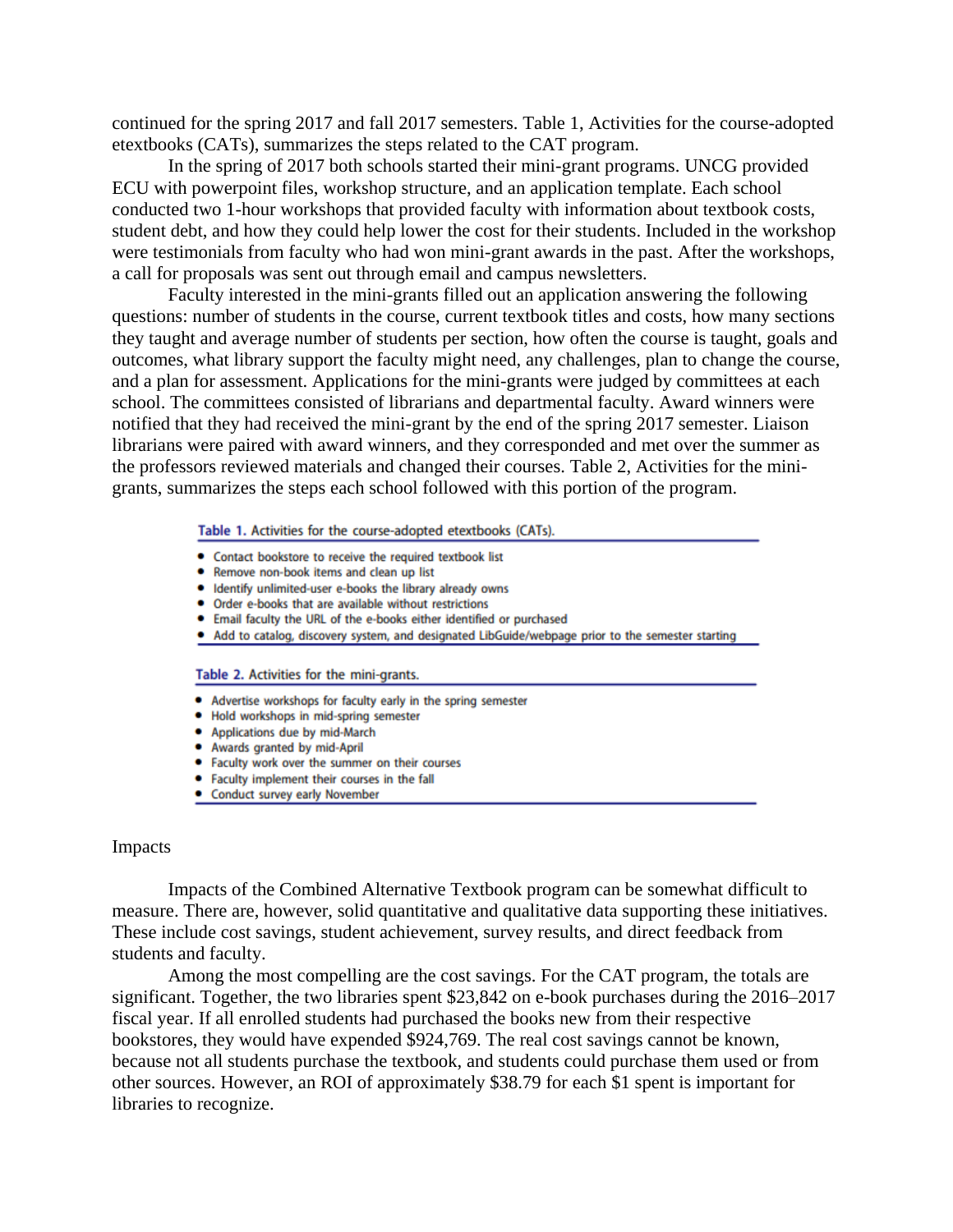The cost savings from the mini-grant program cannot be totaled yet because not all classes for the award winners have met. However, we can provide some indication of total savings based on the textbook costs at time of application and the average number of students reported by the faculty member in the application. The 16 award winners at East Carolina had textbooks totaling more than \$292,000, with an estimated total enrollment to be greater than 1,800 students. UNC Greensboro's 22 award winners had a maximum potential savings of more than \$255,000 for an estimated total enrollment of roughly 1,500 students.

Student achievement is another important measure of success for alternative textbooks and OER. Class averages for eight of the mini-grant winners of ECU's pilot program were compared from the last year that a professor taught that course to the fall 2016 semester, for which the professor taught it using alternative texts. Class averages were taken across all sections to compare before-and after grades, and the averages ended up being very close. Grades were higher overall for three courses, roughly equivalent for two of them, and lower for three of them. For the classes with higher average grades, one of them increased from 2.18 to 2.29, another from 3.45 to 3.64, but the highest increase was a class that went from 2.46 to 2.83. Declines, for the classes which saw them, were .13, .24, and .34. The overall class averages across the "before" sections were 2.94, and the overall class average across all of the "after" sections was 2.99. We believe it is fair to say that for this small sample size, the net results are roughly equivalent between commercial textbooks and alternative materials.

Students were surveyed about their experiences with the CAT books near the end of the spring 2017 semester. Two-thirds of them reported knowing that the library offered an e-book version they could use, which begs the question for us about how we can get the word out more effectively. Only one-fourth of the students reported buying a print copy when using a library ebook, and there were some who used both print and online, although a significant minority of students preferred to use print rather than online (30%). More than 71% reported that they were satisfied or extremely satisfied with online access as an alternative to obtaining the text in print. Overall, 94% of respondents agreed or strongly agreed that the library should continue this program.

## Future directions

The CAT program is in place for the fall 2017 and will be implemented again for the spring 2018 semester. Fall 2017 titles included 60 purchases and 151 already owned titles for Jackson Library at UNCG. ROI continues to be impressive: with a maximum potential savings of \$215,835.53 and a cost of \$6,880, the ROI is greater than \$31 to \$1. Altogether, we served more than 6,000 students in 187 course sections taught by 135 professors. At Joyner Library, ECU, we purchased 79 books and listed 119 more books that we already owned, in support of 169 fall 2017 semester class sections taught by a total of 150 professors. Our ROI was roughly \$28, to the benefit of the more than 4,000 students who were enrolled in these classes.

UNCG's LibGuide at http://uncg.libguides.com/coursetexts is up to date. Librarians at ECU have changed the presentation of our CATs from a LibGuide to a database: https://lib.ecu.edu/alt-texts/. This format is more visually appealing, includes cover images when possible, and links directly into the e-book. Users may browse the list, sorting by or searching for title, author, course, or instructor.

Planning for the spring semester alternative textbook mini-grants will begin soon. Librarians hope that mini-grant winners from spring 2017 who teach their converted classes in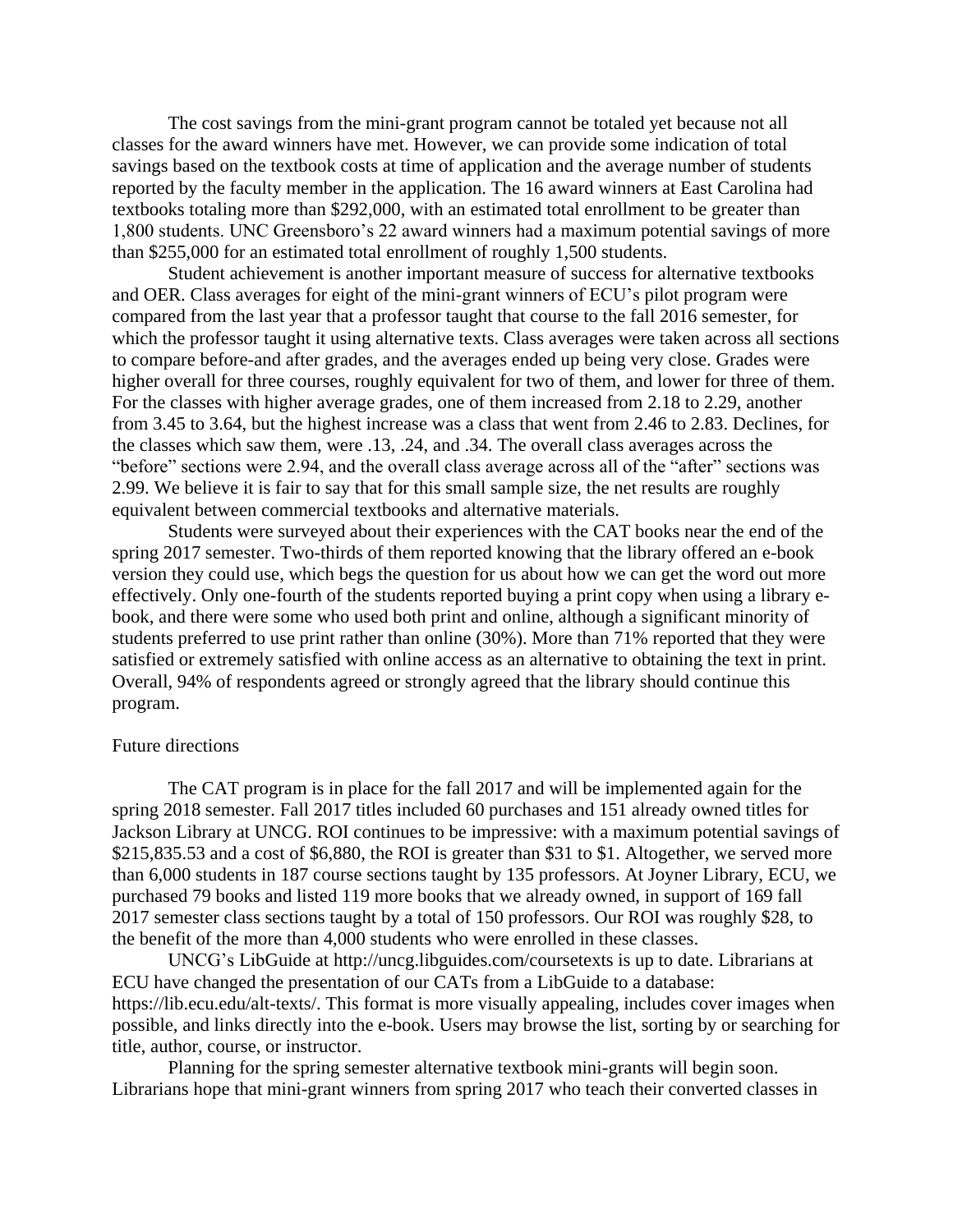fall 2017 or spring 2018 will be willing to speak at outreach events in the spring of 2018 and encourage their colleagues to consider revising their courses, regardless of whether they apply for the next round of mini-grants or not. We expect to close out the LSTA grant with these awards in May 2018 and continue to work with faculty awardees during the summer of 2018 and the following academic year as they teach the converted courses.

Should the libraries continue the Combined Alternative Textbook program, even after this funding period ends? Yes! There are several opportunities for further development on both campuses, and both libraries are committed to serving students with open and alternative texts.

One of the most intriguing opportunities for future collaboration is that several texts are used on both campuses. Librarians discovered this during the 2016–2017 year, and this fall, a few titles were in use at both institutions. Specifically, this semester there were five titles in common: *A Physicist's Guide to Mathematica, Explicit Instruction: Effective and Efficient Teaching, Introduction to Probability Models, The Little SAS Book, and North Carolina Experience: An Interpretive & Documentary History.* Being able to identify titles used at multiple institutions might provide future opportunities for state-level shared purchase and access models.

Another opportunity is the potential to make a big difference to a large number of students as librarians pursue "horizontal OER" (Reed, 2017). Focusing on high-enrollment classes, especially those which meet general education/foundations requirements, and working with professors who volunteer to work with us, will have a significant impact on both campuses. Workshops designed to educate the faculty on both campuses on lowering the cost of textbooks have increased since the beginning of our programs, and are beginning to increase faculty awareness. Librarians at both universities are receiving more questions from faculty about finding etextbooks and additional alternative materials for their courses. These are exciting times, and we look forward to continuing this work.

## **References**

- Advisory Committee on Student Financial Assistance. (2006) Mortgaging our future: How financial barriers to college undercut America's global competitiveness. <http://files.eric.ed.gov/fulltext/ED529499.pdf>
- Allen, I. E., & Seaman, J. (2014). Opening the curriculum: Open educational resources in U.S. higher education. Oakland, CA: Babson Survey Research Group. Retrieved from https:// eric.ed.gov/?id=ED572730
- Belikov, O. M., & Bodily, R. (2016). Incentives and barriers to OER adoption: A qualitative analysis of faculty perceptions. Open Praxis, 8(3), 235–246. doi:10.5944/openpraxis.8.3.308
- Bliss, T., Robinson, T. J., Hilton, J., & Wiley, D. A. (2013). An OER COUP: College teacher and student perceptions of open educational resources. Journal of Interactive Media in Education, (2013(1), 4. doi:10.5334/2013-04
- Carr, P. L., Cardin, J. D., & Shouse, D. L. (2016). Aligning collections with student needs: East Carolina University's project to acquire and promote online access to course-adopted texts. Serials Review, 42(1), 1–9. doi:10.1080/00987913.2015.1128381
- "Cost to attend University of North Carolina at Greensboro" (2017). Retrieved from CollegeCalc: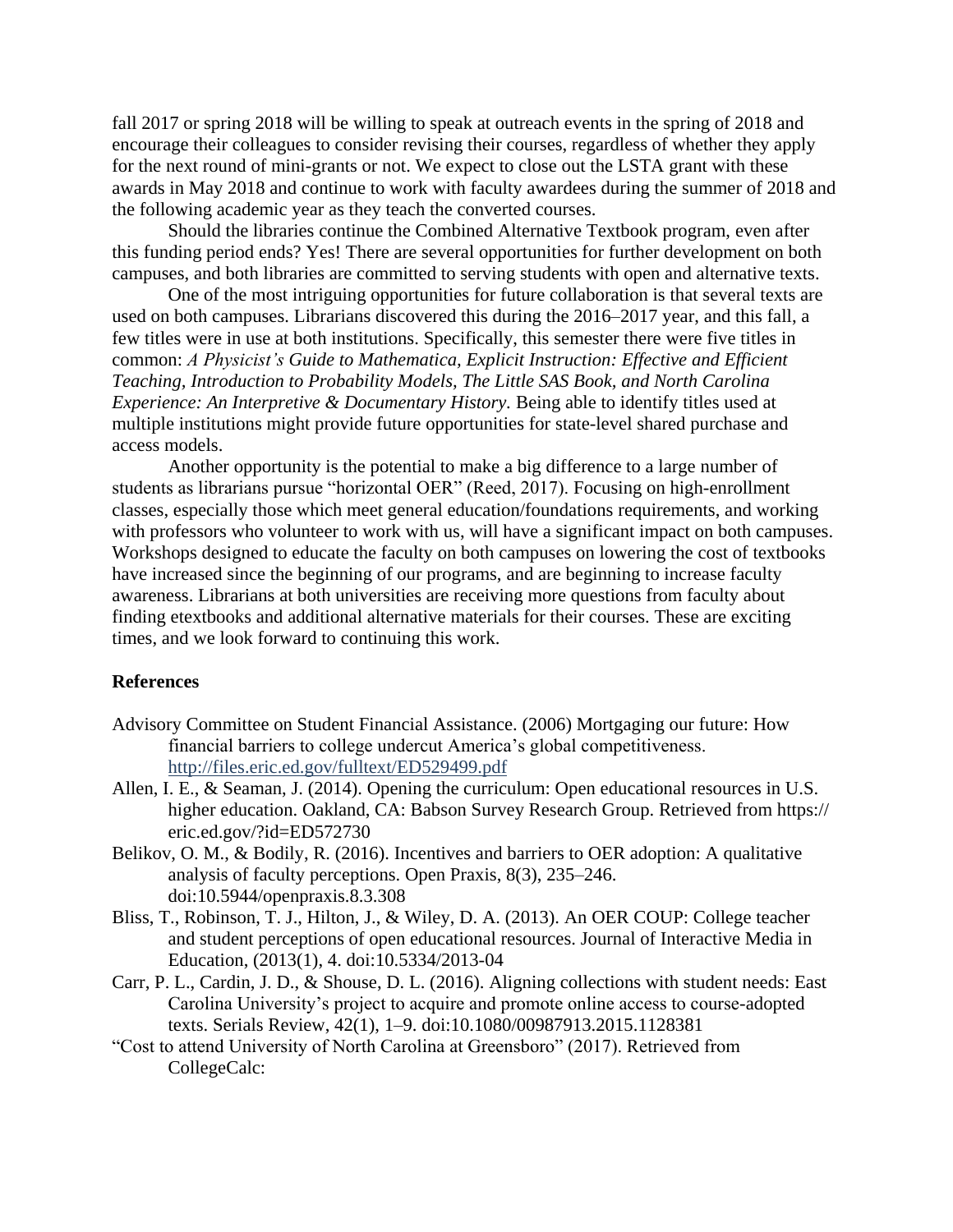[http://www.collegecalc.org/colleges/north-carolina/university-of-north-carolina-at](http://www.collegecalc.org/colleges/north-carolina/university-of-north-carolina-at-greensboro/)[greensboro/](http://www.collegecalc.org/colleges/north-carolina/university-of-north-carolina-at-greensboro/)

- Croteau, E. (2017). Measures of student success with textbook transformations: The Affordable Learning Georgia initiative. Open Praxis, 9(1), 93–108. doi:10.5944/ openpraxis.9.1.505
- Fischer, L., Hilton, J., Robinson, T. J., & Wiley, D. A. (2015). A multi-institutional study of the impact of open textbook adoption on the learning outcomes of post-secondary students. Journal of Computing in Higher Education, 27(3), 159–172. doi:10.1007/s12528-015-9101-x
- Florida Virtual Campus Office of Distance Learning & Student Services. (2016, October 7). 2016 Student textbook and course materials survey. Retrieved from The Orange Grove: https://florida.theorangegrove.org/og/items/3a65c507-2510-42d7-814c-ffdefd394b6c/1/
- Hendricks, C., Reinsberg, S. A., & Rieger, G. (2017). The adoption of an open textbook in a large physics course: An analysis of cost, outcomes, use, and perceptions. International Review of Research in Open & Distance Learning, 18(4), 78–99. Retrieved from http://www.irrodl.org/index.php/irrodl/article/view/3006/4220
- Hilton, J. (2016). Open educational resources and college textbook choices: A review of research on efficacy and perceptions. Educational Technology Research and Development, 64(4), 573–590. doi:10.1007/s11423-016-9434-9
- Lashley, J., Cummings-Sauls, R., Bennett, A. B., & Lindshield, B. L. (2017). Cultivating textbook alternatives from the ground up: One public university's sustainable model for open and alternative educational resource proliferation. International Review of Research in Open & Distance Learning, 18(4), 212–229. Retrieved from <http://www.irrodl.org/index.php/irrodl/article/view/3010/4212>
- Martin, M. T., Belikov, O. M., Hilton, I. I. I., Wiley, D., J., & Fischer, L. (2017). Analysis of student and faculty perceptions of textbook costs in higher education. Open Praxis, 9(1), 79. doi:10.5944/openpraxis.9.1.432
- Okamoto, K. (2013). Making higher education more affordable, one course reading at a time: Academic libraries as key advocates for open access textbooks and educational resources. Public Services Quarterly, 9(4), 267–283. doi:10.1080/15228959.2013.842397
- Perry, M. (2012, December 24. The college textbook bubble and how the "open educational resources" movement is going up against the textbook cartel. Retrieved from http://www. aei.org/publication/the-college-textbook-bubble-and-how-the-open-educationalresourcesmovement-is-going-up-against-the-textbook-cartel/
- Popken, B. (2015, August 6). College textbook prices have risen 1,041 percent since 1977. Retrieved September 21, 2017, from [https://www.nbcnews.com/feature/freshman](https://www.nbcnews.com/feature/freshman-year/college-textbook-prices-have-risen-812-percent-1978-n399926)[year/college-textbook-prices-have-risen-812-percent-1978-n399926](https://www.nbcnews.com/feature/freshman-year/college-textbook-prices-have-risen-812-percent-1978-n399926)
- Raschke, G., & Shanks, S. (2011). Water on a hot skillet. In S. Polanka (Ed.), No shelf required guide to publishing E-books (pp. 83–90). Chicago, IL: American Library Association.
- Reed, M. (2017, May 23). OER, vertical and horizontal: A different approach might yield more progress [Blog post]. Retrieved from https://www.insidehighered.com/blogs/confes sions-community-college-dean/oer-vertical-and-horizontal
- Walz, A., Jensen, K., & Salem, J. A. (2016). Affordable course content and open educational resources (SPEC Kit 351). Washington, D.C.: Association of Research Libraries. Retrieved from [http://publications.arl.org/Affordable-Course-Content-Open-Educational-](http://publications.arl.org/Affordable-Course-Content-Open-Educational-ResourcesSPEC-Kit-351/)[ResourcesSPEC-Kit-351/](http://publications.arl.org/Affordable-Course-Content-Open-Educational-ResourcesSPEC-Kit-351/)